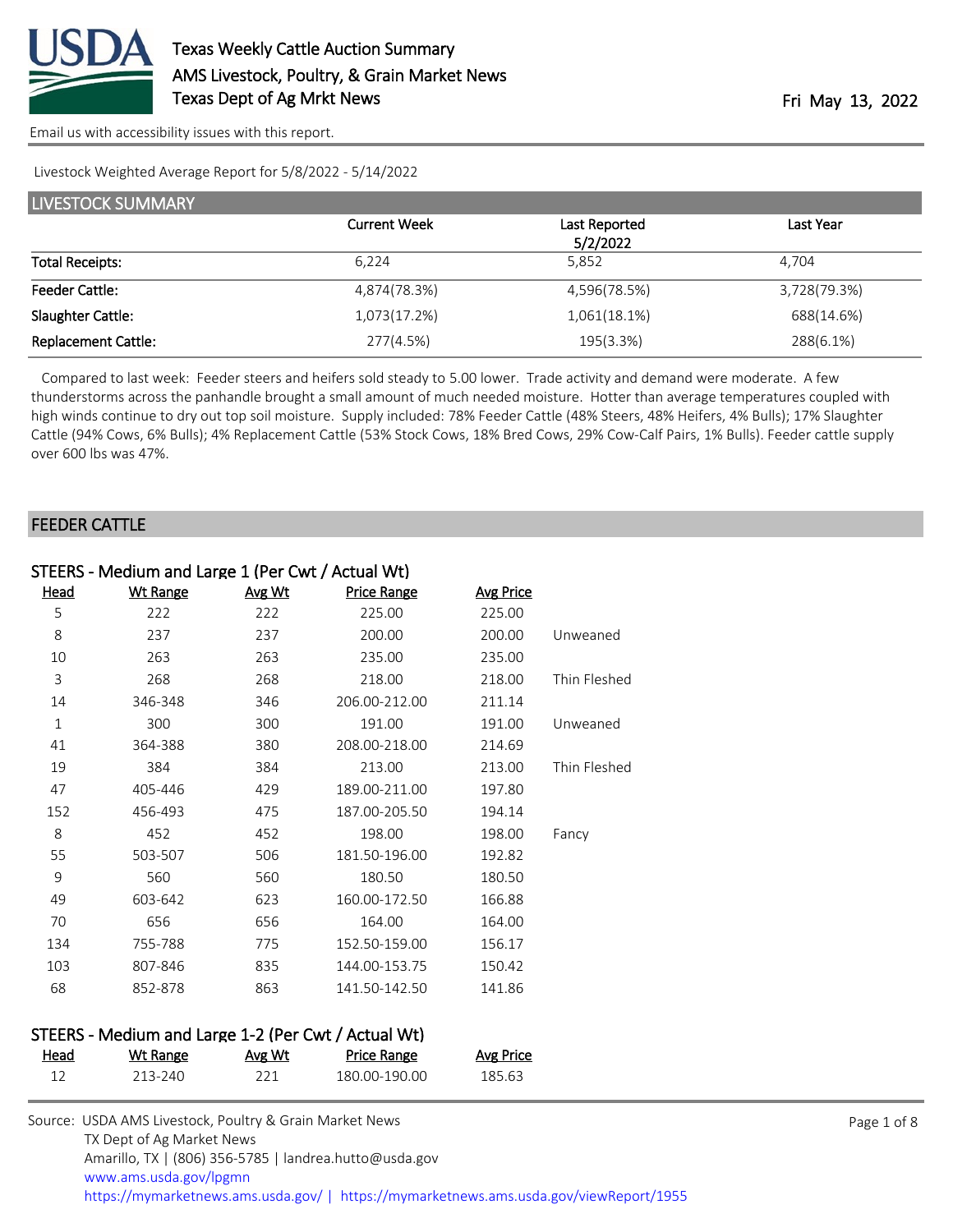

## Texas Weekly Cattle Auction Summary AMS Livestock, Poultry, & Grain Market News Texas Dept of Ag Mrkt News Texas Dept of Ag Mrkt News

[Email us with accessibility issues with this report.](mailto:mars@ams.usda.gov?subject=508%20issue)

| 8   | 253-265 | 259 | 180.00-196.00 | 188.33 |              |
|-----|---------|-----|---------------|--------|--------------|
| 20  | 353-395 | 375 | 185.00-192.00 | 188.48 |              |
| 118 | 400-443 | 431 | 185.00-193.00 | 186.46 |              |
| 54  | 458-498 | 495 | 178.00-189.00 | 180.12 |              |
| 45  | 500-538 | 527 | 168.00-179.00 | 172.34 |              |
| 221 | 513-520 | 516 | 181.50-182.00 | 181.75 | Thin Fleshed |
| 44  | 550-595 | 560 | 158.00-178.00 | 175.01 |              |
| 32  | 603-627 | 620 | 158.00-166.00 | 163.81 |              |
| 45  | 652-691 | 681 | 148.00-161.00 | 152.58 |              |
| 47  | 711-748 | 719 | 140.00-153.00 | 148.74 |              |
| 129 | 757-782 | 766 | 141.00-149.00 | 147.36 |              |
| 15  | 808-832 | 818 | 140.00-148.00 | 143.92 |              |
| 13  | 927     | 927 | 137.00        | 137.00 |              |

### STEERS - Medium and Large 1-2 (Per Head / Actual Wt)

| Head | Wt Range | Avg Wt | Price Range   | Avg Price |
|------|----------|--------|---------------|-----------|
|      | 99       | 99     | 320.00        | 320.00    |
| 38   | 106-145  | 123    | 250.00-340.00 | 313.84    |
| 25   | 151-195  | 175    | 260.00-350.00 | 322.92    |
|      | 210      | 210    | 340.00        | 340.00    |

#### STEERS - Medium and Large 2 (Per Cwt / Actual Wt)

| Head           | Wt Range | <u>Avg Wt</u> | <b>Price Range</b> | <b>Avg Price</b> |
|----------------|----------|---------------|--------------------|------------------|
| 3              | 217      | 217           | 179.00             | 179.00           |
| $\overline{2}$ | 343      | 343           | 176.00             | 176.00           |
| 14             | 357-393  | 378           | 165.00-180.00      | 172.17           |
| 22             | 407-445  | 423           | 167.00-179.00      | 174.08           |
| 34             | 450-493  | 468           | 147.00-179.00      | 169.49           |
| 17             | 508-532  | 520           | 148.00-160.00      | 155.26           |
| 2              | 578      | 578           | 150.00             | 150.00           |
| 19             | 604-642  | 623           | 130.00-155.00      | 143.33           |
| 9              | 658-690  | 673           | 144.00-152.00      | 146.87           |
| 8              | 700-728  | 719           | 140.00-144.00      | 142.48           |
| 1              | 765      | 765           | 140.00             | 140.00           |
| 7              | 816      | 816           | 125.00             | 125.00           |
| 4              | 890-893  | 892           | 119.00-121.00      | 119.50           |
| 1              | 900      | 900           | 123.00             | 123.00           |
| 3              | 980      | 980           | 130.00             | 130.00           |

### STEERS - Medium and Large 2 (Per Head / Actual Wt)

| Head | <u>Wt Range</u> | <b>Avg Wt</b> | <b>Price Range</b> | <b>Avg Price</b> |
|------|-----------------|---------------|--------------------|------------------|
|      | 78-95           | 85            | 85 00-190 00       | 134.20           |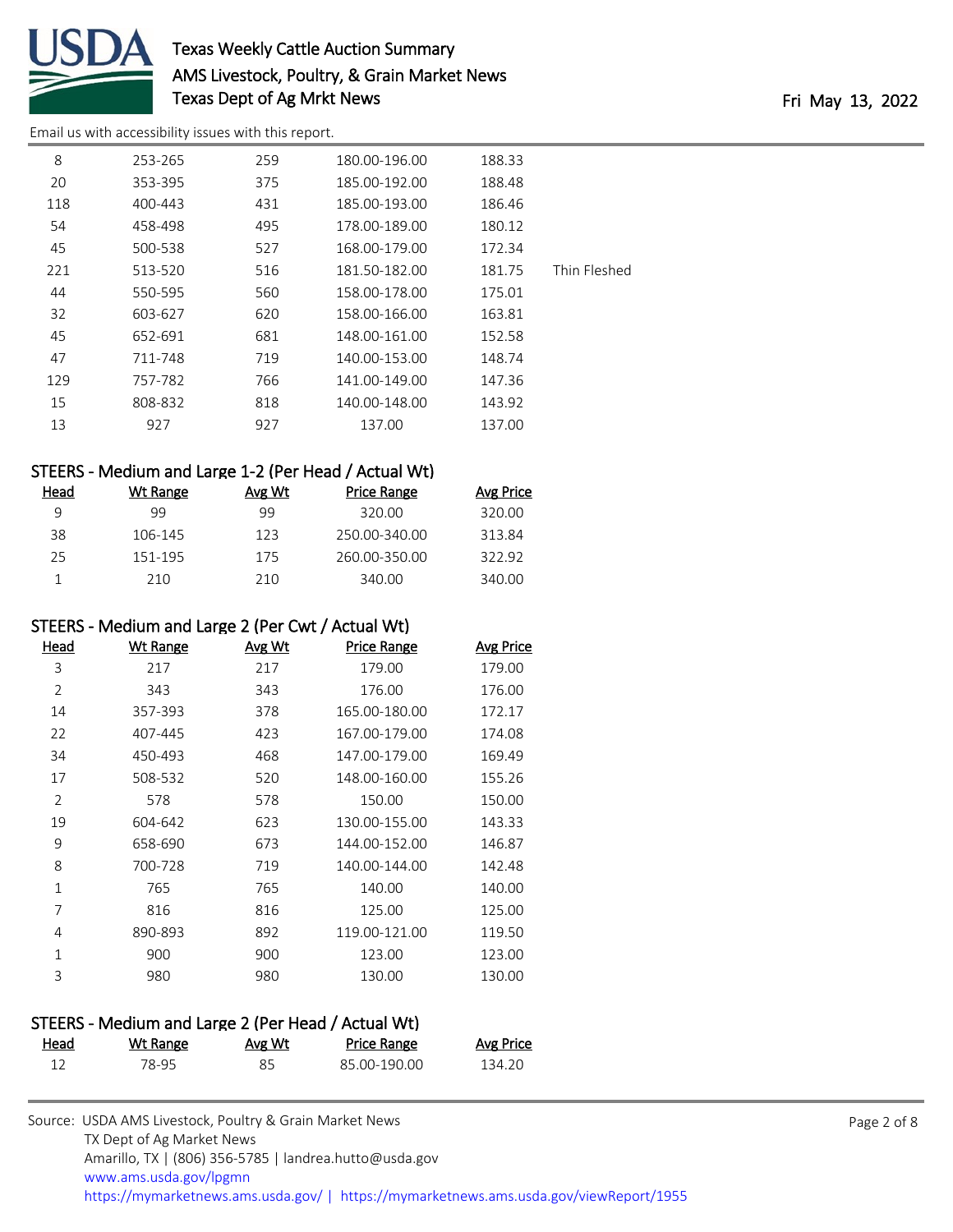

| 10             | 105-135                                                 | 125    | 180.00-190.00                                        | 186.70           |                 |             |
|----------------|---------------------------------------------------------|--------|------------------------------------------------------|------------------|-----------------|-------------|
|                | STEERS - Medium and Large 2-3 (Per Cwt / Actual Wt)     |        |                                                      |                  |                 |             |
| <u>Head</u>    | <b>Wt Range</b>                                         | Avg Wt | <b>Price Range</b>                                   | <b>Avg Price</b> |                 |             |
| 6              | 407-438                                                 | 423    | 133.00                                               | 133.00           |                 |             |
| 6              | 455-460                                                 | 457    | 153.00-156.00                                        | 154.99           |                 |             |
| $\overline{2}$ | 735                                                     | 735    | 122.00                                               | 122.00           |                 |             |
|                | HEIFERS - Medium and Large 1 (Per Cwt / Actual Wt)      |        |                                                      |                  |                 |             |
| <b>Head</b>    | <b>Wt Range</b>                                         | Avg Wt | <b>Price Range</b>                                   | <b>Avg Price</b> |                 |             |
| 13             | 218-225                                                 | 220    | 188.00-189.00                                        | 188.31           | Unweaned        |             |
| $\mathbf{1}$   | 285                                                     | 285    | 190.00                                               | 190.00           |                 |             |
| 25             | 312-332                                                 | 321    | 171.00-189.00                                        | 177.78           |                 |             |
| $\mathbf{1}$   | 325                                                     | 325    | 170.00                                               | 170.00           | Unweaned        |             |
| 16             | 358                                                     | 358    | 177.00                                               | 177.00           |                 |             |
| 49             | 417-438                                                 | 429    | 150.00-175.00                                        | 163.54           |                 |             |
| 9              | 402-415                                                 | 410    | 168.00-170.00                                        | 169.35           | Unweaned        |             |
| 29             | 464-481                                                 | 473    | 156.00-163.00                                        | 160.80           |                 |             |
| 49             | 516-540                                                 | 517    | 150.00-156.50                                        | 156.21           |                 |             |
| 21             | 509                                                     | 509    | 177.00                                               | 177.00           | Thin Fleshed    |             |
| 64             | 551-592                                                 | 576    | 148.00-168.00                                        | 153.45           |                 |             |
| 4              | 606                                                     | 606    | 165.00                                               | 165.00           | Fancy           |             |
| 66             | 651-698                                                 | 653    | 140.00-152.50                                        | 151.74           |                 |             |
| 85             | 743-745                                                 | 743    | 138.75-142.00                                        | 141.54           |                 |             |
| 88             | 725                                                     | 725    | 148.00                                               | 148.00           | Guaranteed Open |             |
| 76             | 771-781                                                 | 773    | 132.50-136.50                                        | 135.45           |                 |             |
| 39             | 815-834                                                 | 827    | 125.00-133.50                                        | 127.95           |                 |             |
| 126            | 812-816                                                 | 816    | 141.00-141.50                                        | 141.02           | Guaranteed Open |             |
| 17             | 928                                                     | 928    | 119.00                                               | 119.00           |                 |             |
|                |                                                         |        | HEIFERS - Medium and Large 1-2 (Per Cwt / Actual Wt) |                  |                 |             |
| <b>Head</b>    | <b>Wt Range</b>                                         | Avg Wt | <b>Price Range</b>                                   | <b>Avg Price</b> |                 |             |
| 15             | 228-235                                                 | 232    | 163.00-168.00                                        | 165.22           |                 |             |
| 7              | 250-293                                                 | 275    | 165.00-168.00                                        | 166.17           |                 |             |
| 10             | 289                                                     | 289    | 188.00                                               | 188.00           | Thin Fleshed    |             |
| 25             | 320-348                                                 | 333    | 162.00-169.00                                        | 165.62           |                 |             |
| 9              | 353-375                                                 | 363    | 160.00-169.00                                        | 164.35           |                 |             |
| 26             | 398                                                     | 398    | 170.00                                               | 170.00           | Thin Fleshed    |             |
| 66             | 403-448                                                 | 424    | 155.00-165.00                                        | 160.33           |                 |             |
| 119            | 451-497                                                 | 467    | 152.00-163.00                                        | 159.56           |                 |             |
| 22             | 486                                                     | 486    | 172.00                                               | 172.00           | Thin Fleshed    |             |
| 12             | 452-475                                                 | 459    | 160.00-162.00                                        | 161.02           | Unweaned        |             |
|                | Source: USDA AMS Livestock, Poultry & Grain Market News |        |                                                      |                  |                 | Page 3 of 8 |
|                |                                                         |        |                                                      |                  |                 |             |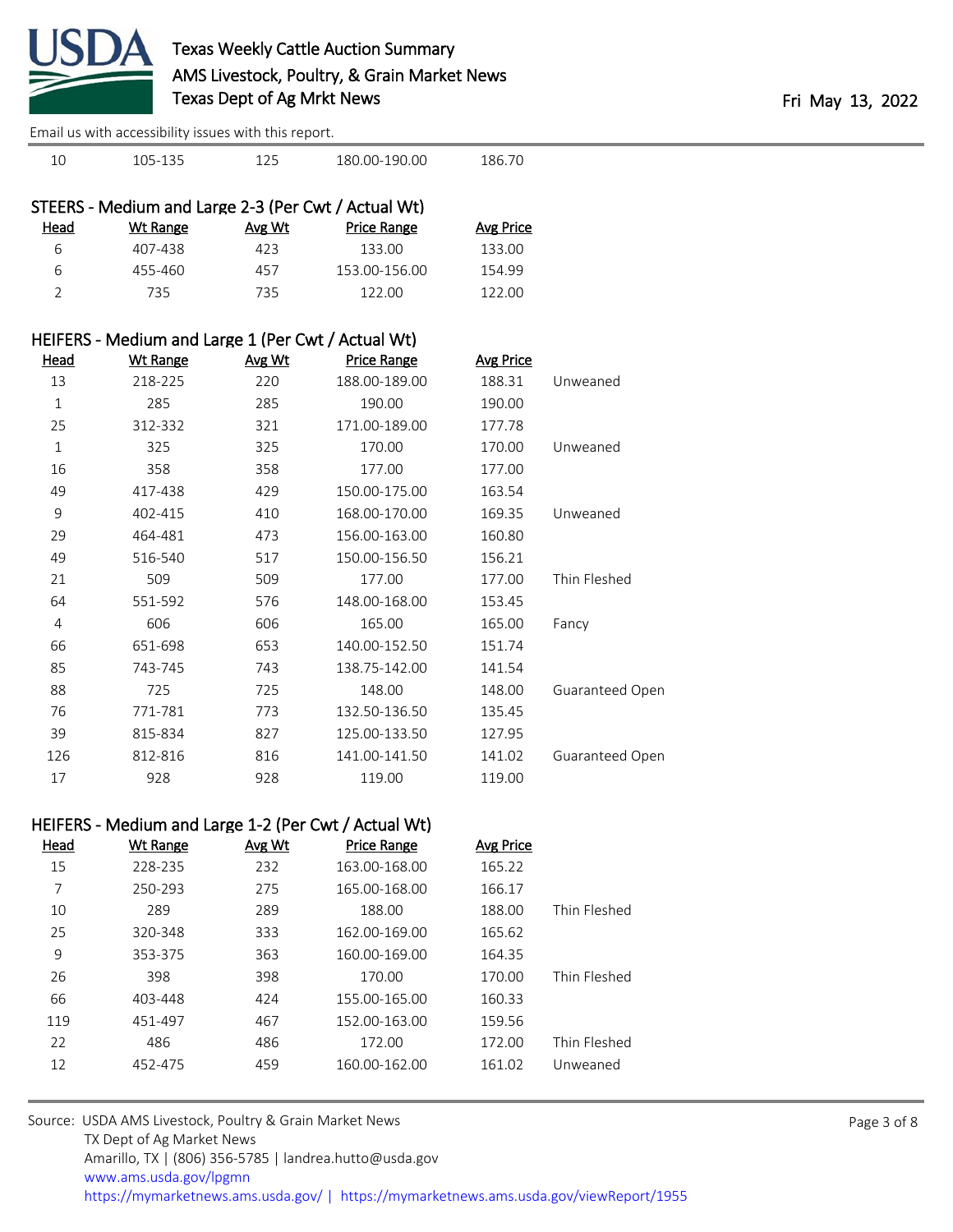

# Texas Weekly Cattle Auction Summary AMS Livestock, Poultry, & Grain Market News Texas Dept of Ag Mrkt News Texas Dept of Ag Mrkt News

[Email us with accessibility issues with this report.](mailto:mars@ams.usda.gov?subject=508%20issue)

| 59  | 501-548 | 511 | 146.00-157.00 | 153.07 |              |
|-----|---------|-----|---------------|--------|--------------|
| 19  | 516     | 516 | 139.50        | 139.50 | Fleshy       |
| 53  | 553-590 | 566 | 140.00-153.00 | 146.49 |              |
| 12  | 563-594 | 589 | 160.00-164.00 | 160.64 | Thin Fleshed |
| 6   | 573     | 573 | 150.00        | 150.00 | Unweaned     |
| 25  | 604-643 | 629 | 130.00-144.00 | 136.64 |              |
| 16  | 650-692 | 678 | 133.00-145.00 | 139.20 |              |
| 208 | 704-746 | 716 | 120.00-145.00 | 139.96 |              |
| 148 | 734     | 734 | 143.25        | 143.25 | Thin Fleshed |
| 37  | 762-788 | 773 | 115.00-136.00 | 117.89 |              |
| 5   | 823     | 823 | 120.00        | 120.00 |              |
| 8   | 897     | 897 | 125.00        | 125.00 |              |

### HEIFERS - Medium and Large 2 (Per Cwt / Actual Wt)

| Head | <b>Wt Range</b> | Avg Wt | <b>Price Range</b> | <b>Avg Price</b> |              |
|------|-----------------|--------|--------------------|------------------|--------------|
| 6    | 230-245         | 238    | 150.00-152.00      | 151.03           |              |
| 5    | 265-288         | 279    | 150.00             | 150.00           |              |
| 8    | 320-343         | 333    | 150.00-158.00      | 153.50           |              |
| 7    | 388-393         | 391    | 135.00-155.00      | 146.41           |              |
| 19   | 403-440         | 410    | 129.00-154.00      | 143.01           |              |
| 24   | 467-498         | 477    | 136.00-153.00      | 145.84           |              |
| 3    | 515             | 515    | 126.00             | 126.00           |              |
| 10   | 563-598         | 585    | 126.00-136.00      | 132.47           |              |
| 32   | 603-645         | 613    | 125.00-137.00      | 128.68           |              |
| 22   | 650-698         | 666    | 122.00-152.00      | 135.20           |              |
| 19   | 687             | 687    | 157.00             | 157.00           | Thin Fleshed |
| 13   | 710-748         | 729    | 124.00-135.00      | 128.29           |              |
| 14   | 755-765         | 764    | 114.00-125.00      | 114.78           |              |

|  | HEIFERS - Medium and Large 2-3 (Per Cwt / Actual Wt) |  |  |  |
|--|------------------------------------------------------|--|--|--|
|--|------------------------------------------------------|--|--|--|

| Head<br>_____ | Wt Range | Avg Wt | Price Range | <b>Avg Price</b> |
|---------------|----------|--------|-------------|------------------|
|               | 637      | 637    | 107.00      | 107.00           |

### BULLS - Medium and Large 1 (Per Cwt / Actual Wt)

| Head | Wt Range | Avg Wt | Price Range   | Avg Price |
|------|----------|--------|---------------|-----------|
| 18   | 434-439  | 437    | 170.00-187.00 | 178.55    |
| 9    | 472      | 472    | 175.00        | 175.00    |
| 21   | 541-542  | 542    | 160.50-161.00 | 160.60    |
| 5    | 655      | 655    | 159.00        | 159.00    |
| 12   | 707-745  | 718    | 125.00-136.00 | 129.01    |
| 18   | 843      | 843    | 133.00        | 133.00    |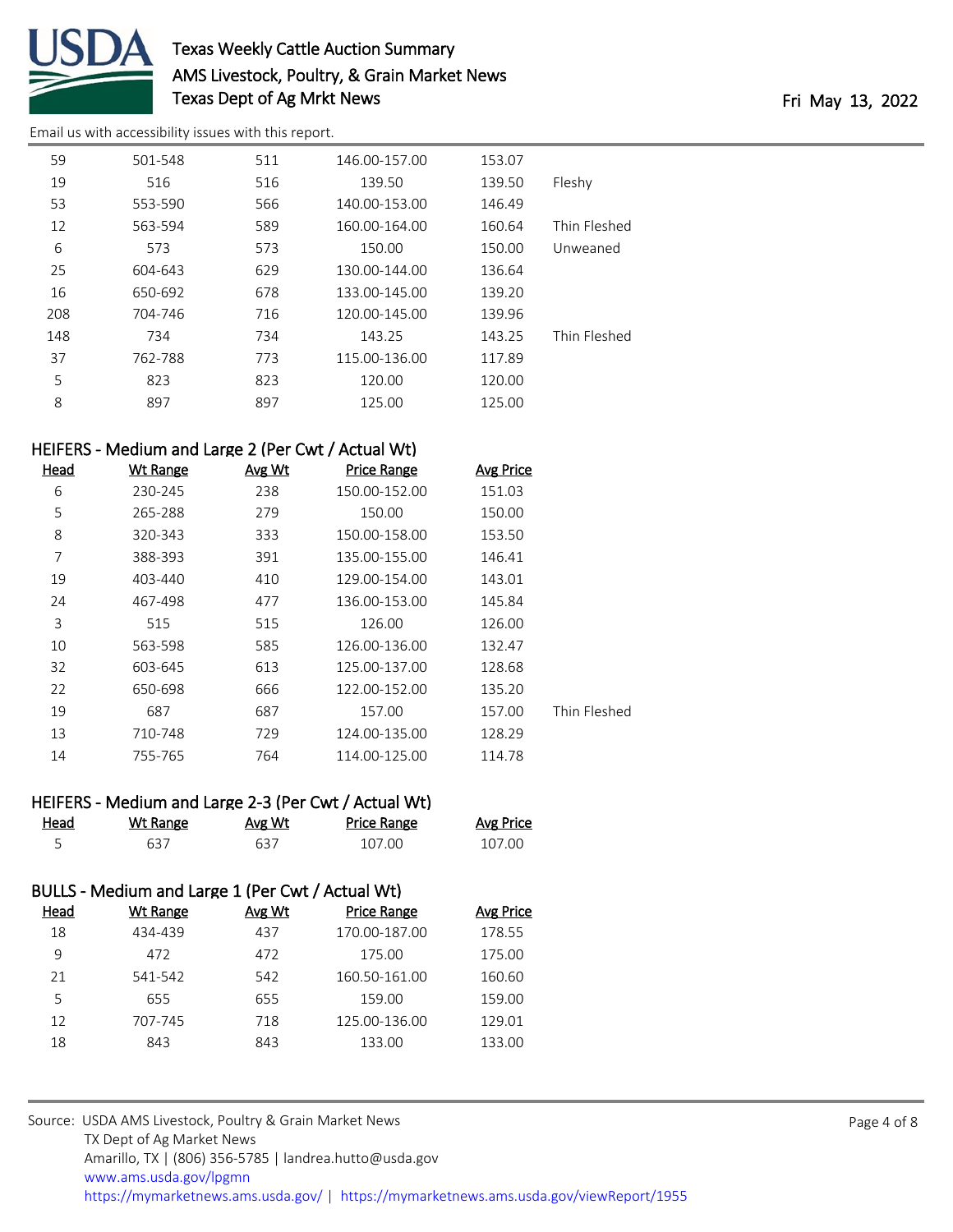

| BULLS - Medium and Large 1-2 (Per Cwt / Actual Wt) |        |                    |           |  |  |  |
|----------------------------------------------------|--------|--------------------|-----------|--|--|--|
| Wt Range                                           | Avg Wt | <b>Price Range</b> | Avg Price |  |  |  |
| 383                                                | 383    | 167.00             | 167.00    |  |  |  |
| 505-526                                            | 522    | 150.00-160.00      | 151.71    |  |  |  |
| 571                                                | 571    | 143.50             | 143.50    |  |  |  |
|                                                    |        |                    |           |  |  |  |

#### BULLS - Medium and Large 2 (Per Cwt / Actual Wt)

| Head          | Wt Range | Avg Wt | <b>Price Range</b> | <b>Avg Price</b> |
|---------------|----------|--------|--------------------|------------------|
| 4             | 424      | 424    | 157.00             | 157.00           |
|               | 455-468  | 462    | 153.00-159.00      | 156.17           |
| 5             | 525-547  | 538    | 146.00-148.00      | 146.78           |
| 8             | 550-585  | 571    | 143.00-148.00      | 145.56           |
| $\mathcal{P}$ | 703      | 703    | 129.00             | 129.00           |
| C             | 813      | 813    | 124.00             | 124.00           |
|               |          |        |                    |                  |

SLAUGHTER CATTLE

|             | COWS - Premium White 65-75% (Per Cwt / Actual Wt) |        |                    |                  |                       |
|-------------|---------------------------------------------------|--------|--------------------|------------------|-----------------------|
| <b>Head</b> | <b>Wt Range</b>                                   | Avg Wt | <b>Price Range</b> | <b>Avg Price</b> | <b>Dressing</b>       |
| 10          | 1270-1381                                         | 1350   | 82.50-84.00        | 82.83            | High                  |
|             | COWS - Breaker 75-80% (Per Cwt / Actual Wt)       |        |                    |                  |                       |
| <b>Head</b> | <b>Wt Range</b>                                   | Avg Wt | <b>Price Range</b> | <b>Avg Price</b> | <b>Dressing</b>       |
| 41          | 1360-1731                                         | 1617   | 75.00-80.50        | 78.44            | Average               |
| 5           | 1451-1810                                         | 1523   | 84.00              | 84.00            | High                  |
|             | COWS - Boner 80-85% (Per Cwt / Actual Wt)         |        |                    |                  |                       |
| Head        | <b>Wt Range</b>                                   | Avg Wt | <b>Price Range</b> | <b>Avg Price</b> | <b>Dressing</b>       |
| 112         | 1085-1470                                         | 1304   | 72.50-85.00        | 78.07            | Average               |
| 9           | 1298-1386                                         | 1362   | 79.00              | 79.00            | High                  |
| 10          | 1218-1472                                         | 1385   | 68.50-73.25        | 72.39            | Low                   |
|             | COWS - Lean 85-90% (Per Cwt / Actual Wt)          |        |                    |                  |                       |
| <u>Head</u> | <b>Wt Range</b>                                   | Avg Wt | <b>Price Range</b> | <b>Avg Price</b> | <b>Dressing</b>       |
| 165         | 895-1415                                          | 1106   | 60.00-80.00        | 73.78            | Average               |
| 10          | 1050-1195                                         | 1100   | 79.00-82.00        | 79.93            | High                  |
| 83          | 840-1195                                          | 1074   | 50.00-70.00        | 61.35            | Low                   |
| 24          | 810-955                                           | 916    | 49.00-56.00        | 51.09            | Low Light Weight      |
| 71          | 839-1240                                          | 1045   | 41.00-61.00        | 54.94            | Very Low              |
| 5           | 730-870                                           | 807    | 32.00-42.00        | 36.65            | Very Low Light Weight |
|             | BULLS - 1 (Per Cwt / Actual Wt)                   |        |                    |                  |                       |
| <u>Head</u> | <b>Wt Range</b>                                   | Avg Wt | <b>Price Range</b> | <b>Avg Price</b> | <b>Dressing</b>       |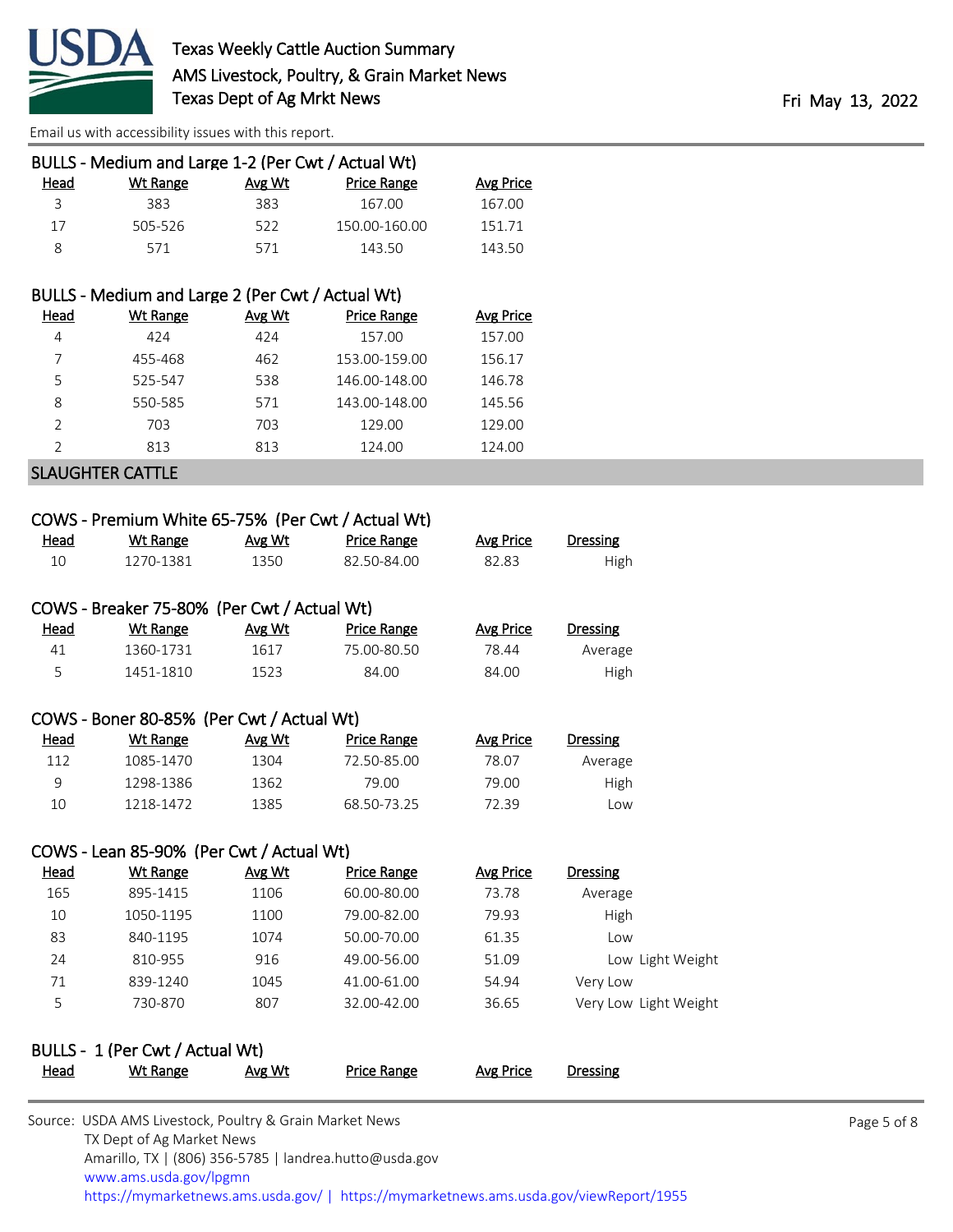

# Texas Weekly Cattle Auction Summary AMS Livestock, Poultry, & Grain Market News Texas Dept of Ag Mrkt News Texas Dept of Ag Mrkt News

|                                   |                                |                | Effiail us with accessibility issues with this report. |                                                                 |                                                                               |                             |              |  |
|-----------------------------------|--------------------------------|----------------|--------------------------------------------------------|-----------------------------------------------------------------|-------------------------------------------------------------------------------|-----------------------------|--------------|--|
| 8                                 | 1633-1960                      |                | 1776                                                   | 94.00-105.00                                                    | 98.45                                                                         | Average                     |              |  |
| $\mathbf{1}$                      | 2137                           |                | 2137                                                   | 113.00                                                          | 113.00                                                                        | High                        |              |  |
| 16                                | 1220-2322                      |                | 1693                                                   | 73.50-92.00                                                     | 83.98                                                                         | Low                         |              |  |
|                                   |                                |                |                                                        |                                                                 |                                                                               |                             |              |  |
| BULLS - 1-2 (Per Cwt / Actual Wt) |                                |                |                                                        |                                                                 |                                                                               |                             |              |  |
| <u>Head</u>                       | <b>Wt Range</b>                |                | Avg Wt                                                 | <b>Price Range</b>                                              | <b>Avg Price</b>                                                              | <b>Dressing</b>             |              |  |
| 3                                 | 1515-1890                      |                | 1758                                                   | 95.50-103.00                                                    | 100.31                                                                        | Average                     |              |  |
| $\mathbf 1$                       | 2180                           |                | 2180                                                   | 99.00                                                           | 99.00                                                                         | High                        |              |  |
| 4                                 | 1550-1725                      |                | 1595                                                   | 78.50-84.50                                                     | 81.04                                                                         | Low                         |              |  |
| REPLACEMENT CATTLE                |                                |                |                                                        |                                                                 |                                                                               |                             |              |  |
|                                   |                                |                |                                                        |                                                                 |                                                                               |                             |              |  |
|                                   |                                |                |                                                        | STOCK COWS - Medium and Large 1-2 (Per Cwt / Actual Wt)         |                                                                               |                             |              |  |
| <u>Age</u>                        | <b>Stage</b>                   | <b>Head</b>    | <b>Wt Range</b>                                        | Avg Wt                                                          | <b>Price Range</b>                                                            | <b>Avg Price</b>            |              |  |
| $<$ 2                             | $\bigcirc$                     | $\overline{4}$ | 925-1115                                               | 1016                                                            | 97.00-112.00                                                                  | 105.47                      |              |  |
| $2 - 4$                           | $\bigcirc$                     | 9              | 708-1125                                               | 863                                                             | 92.00-96.00                                                                   | 94.07                       |              |  |
| $5-8$                             | $\bigcirc$                     | 24             | 775-1448                                               | 1195                                                            | 70.00-85.00                                                                   | 79.65                       |              |  |
| >5                                | $\bigcirc$                     | 9              | 915-1225                                               | 1030                                                            | 62.00-66.00                                                                   | 64.39                       |              |  |
|                                   |                                |                |                                                        |                                                                 |                                                                               |                             |              |  |
|                                   |                                |                |                                                        | STOCK COWS - Medium and Large 2 (Per Cwt / Actual Wt)           |                                                                               |                             |              |  |
| <b>Age</b>                        | <b>Stage</b>                   | <b>Head</b>    | <b>Wt Range</b>                                        | Avg Wt                                                          | <b>Price Range</b>                                                            | <b>Avg Price</b>            |              |  |
| $2 - 8$                           | $\bigcirc$                     | 25             | 710-1026                                               | 931                                                             | 46.00-61.50                                                                   | 56.91                       | Thin Fleshed |  |
|                                   |                                |                |                                                        |                                                                 |                                                                               |                             |              |  |
|                                   |                                |                |                                                        | STOCK COWS - Medium and Large 2-3 (Per Cwt / Actual Wt)         |                                                                               |                             |              |  |
| <u>Age</u>                        | <b>Stage</b>                   | Head           | <b>Wt Range</b>                                        | Avg Wt                                                          | <b>Price Range</b>                                                            | <b>Avg Price</b>            |              |  |
| $2 - 8$                           | $\bigcirc$                     | 31             | 553-945                                                | 734                                                             | 15.00-48.00                                                                   | 37.93                       | Thin Fleshed |  |
|                                   |                                |                |                                                        |                                                                 |                                                                               |                             |              |  |
|                                   |                                |                |                                                        | BRED COWS - Medium and Large 1-2 (Per Head / Actual Wt)         |                                                                               |                             |              |  |
| <u>Age</u><br>$2 - 8$             | <b>Stage</b><br>T <sub>3</sub> | <b>Head</b>    | <b>Wt Range</b><br>1037                                | Avg Wt<br>1037                                                  | <b>Price Range</b><br>1000.00                                                 | <b>Avg Price</b><br>1000.00 |              |  |
| $5 - 8$                           | T <sub>3</sub>                 | 5<br>4         | 1244                                                   | 1244                                                            | 810.00                                                                        | 810.00                      |              |  |
|                                   |                                |                |                                                        |                                                                 |                                                                               |                             |              |  |
|                                   |                                |                |                                                        |                                                                 |                                                                               |                             |              |  |
| <u>Age</u>                        | <b>Stage</b>                   | <b>Head</b>    | <b>Wt Range</b>                                        | BRED COWS - Medium and Large 2 (Per Head / Actual Wt)<br>Avg Wt | <b>Price Range</b>                                                            | <b>Avg Price</b>            |              |  |
| $2 - 8$                           | T <sub>3</sub>                 | 15             | 750-1260                                               | 1086                                                            | 775.00-850.00                                                                 | 818.71                      |              |  |
| $5-8$                             | T <sub>2</sub>                 | $\mathbf{1}$   | 1050                                                   | 1050                                                            | 700.00                                                                        | 700.00                      |              |  |
| $5 - 8$                           | T <sub>3</sub>                 | 5              | 1278                                                   | 1278                                                            | 775.00                                                                        | 775.00                      |              |  |
|                                   |                                |                |                                                        |                                                                 |                                                                               |                             |              |  |
|                                   |                                |                |                                                        | BRED COWS - Medium and Large 2-3 (Per Head / Actual Wt)         |                                                                               |                             |              |  |
| <u>Age</u>                        | <b>Stage</b>                   | <b>Head</b>    | <b>Wt Range</b>                                        | <u>Avg Wt</u>                                                   | <b>Price Range</b>                                                            | <b>Avg Price</b>            |              |  |
| $2 - 8$                           | T <sub>3</sub>                 | 5              | 800-1000                                               | 882                                                             | 675.00-700.00                                                                 | 685.20                      |              |  |
|                                   |                                |                |                                                        |                                                                 |                                                                               |                             |              |  |
|                                   |                                |                |                                                        |                                                                 | COW-CALF PAIRS - Medium and Large 1 w/ <150 lbs calf (Per Family / Actual Wt) |                             |              |  |
|                                   |                                |                |                                                        |                                                                 |                                                                               |                             |              |  |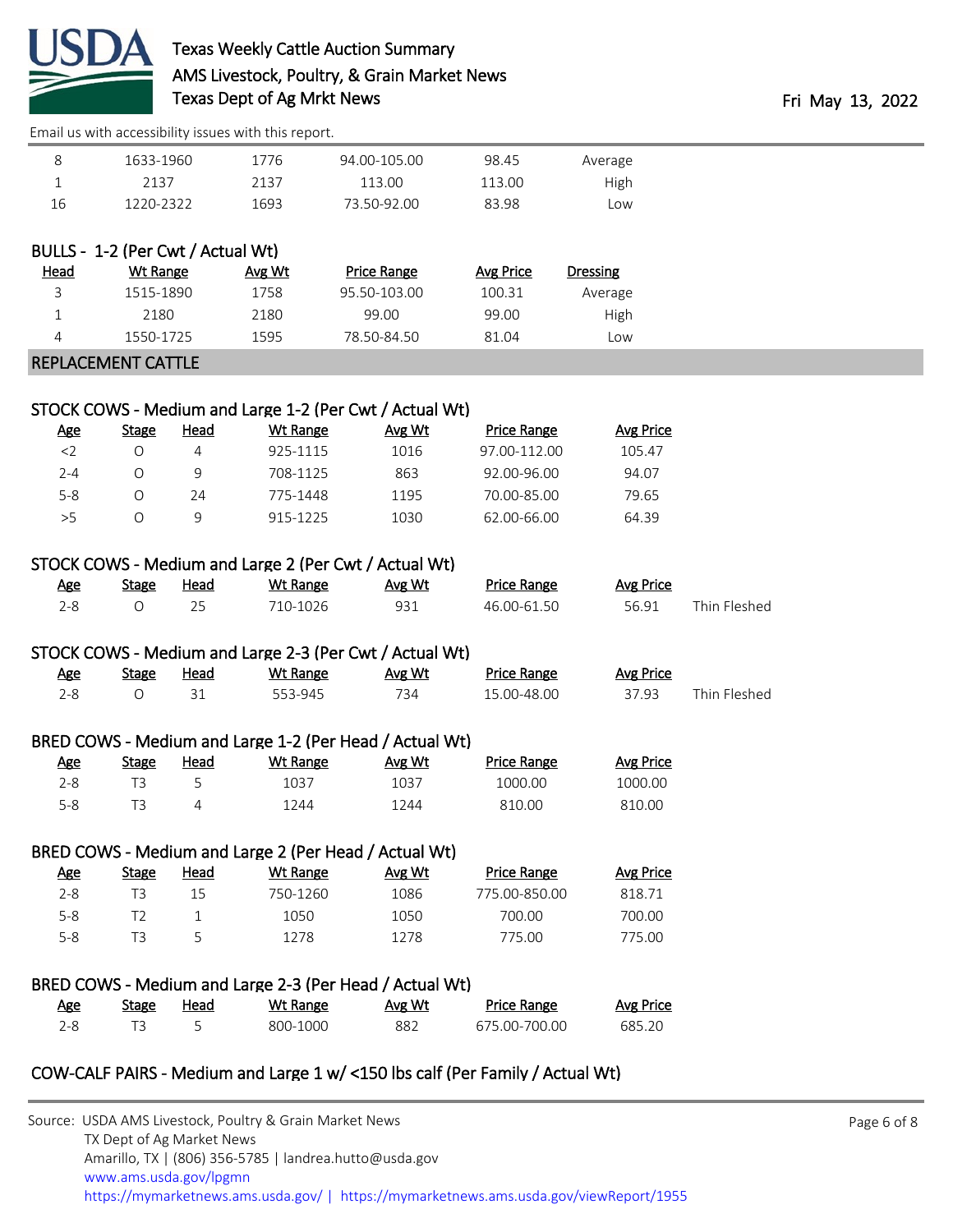

| <b>Age</b>     | <b>Stage</b> | <b>Head</b>     | <b>Wt Range</b>                                                                  | Avg Wt | <b>Price Range</b>           | <b>Avg Price</b>                                                                   |  |
|----------------|--------------|-----------------|----------------------------------------------------------------------------------|--------|------------------------------|------------------------------------------------------------------------------------|--|
| $5 - 8$        | $\bigcirc$   | $1\,$           | 1050                                                                             | 1050   | 900.00                       | 900.00                                                                             |  |
|                |              |                 |                                                                                  |        |                              |                                                                                    |  |
|                |              |                 | COW-CALF PAIRS - Medium and Large 1 w/ 150-300 lbs calf (Per Family / Actual Wt) |        |                              |                                                                                    |  |
| <b>Age</b>     | <b>Stage</b> | Head            | <b>Wt Range</b>                                                                  | Avg Wt | <b>Price Range</b>           | <b>Avg Price</b>                                                                   |  |
| $2 - 4$        | O            | 9               | 1170                                                                             | 1170   | 1660.00                      | 1660.00                                                                            |  |
| $5 - 8$        | $\circ$      | 10              | 800-1228                                                                         | 1185   | 1200.00-1635.00              | 1605.64                                                                            |  |
| >8             | $\circ$      | 12              | 1134                                                                             | 1134   | 1175.00                      | 1175.00                                                                            |  |
|                |              |                 | COW-CALF PAIRS - Medium and Large 1 w/ >300 lbs calf (Per Family / Actual Wt)    |        |                              |                                                                                    |  |
| <u>Age</u>     | <b>Stage</b> | <b>Head</b>     | <b>Wt Range</b>                                                                  | Avg Wt | <b>Price Range</b>           | <b>Avg Price</b>                                                                   |  |
| >8             | O            | 2               | 975                                                                              | 975    | 1100.00                      | 1100.00                                                                            |  |
|                |              |                 |                                                                                  |        |                              |                                                                                    |  |
|                |              |                 |                                                                                  |        |                              | COW-CALF PAIRS - Medium and Large 1-2 w/ 150-300 lbs calf (Per Family / Actual Wt) |  |
| Age            | <b>Stage</b> | Head            | <b>Wt Range</b>                                                                  | Avg Wt | <b>Price Range</b>           | <b>Avg Price</b>                                                                   |  |
| $2 - 8$        | $\Omega$     | 4               | 539                                                                              | 539    | 1190.00                      | 1190.00                                                                            |  |
|                |              |                 | COW-CALF PAIRS - Medium and Large 2 w/ <150 lbs calf (Per Family / Actual Wt)    |        |                              |                                                                                    |  |
| <b>Age</b>     | <b>Stage</b> | Head            | <b>Wt Range</b>                                                                  | Avg Wt | <b>Price Range</b>           | <b>Avg Price</b>                                                                   |  |
| >8             | O            | $\mathbf 1$     | 875                                                                              | 875    | 700.00                       | 700.00                                                                             |  |
|                |              |                 | COW-CALF PAIRS - Medium and Large 2 w/ 150-300 lbs calf (Per Family / Actual Wt) |        |                              |                                                                                    |  |
| <b>Age</b>     | <b>Stage</b> | Head            | <b>Wt Range</b>                                                                  | Avg Wt | <b>Price Range</b>           | <b>Avg Price</b>                                                                   |  |
| $2 - 8$        | $\circ$      | 14              | 572-781                                                                          | 612    | 800.00-1025.00               | 974.68                                                                             |  |
|                |              |                 |                                                                                  |        |                              | COW-CALF PAIRS - Medium and Large 2-3 w/ 150-300 lbs calf (Per Family / Actual Wt) |  |
| <b>Age</b>     | <b>Stage</b> | Head            | <b>Wt Range</b>                                                                  | Avg Wt | <b>Price Range</b>           | <b>Avg Price</b>                                                                   |  |
| $2 - 8$        | $\Omega$     | 3               | 544                                                                              | 544    | 770.00                       | 770.00                                                                             |  |
|                |              |                 |                                                                                  |        |                              |                                                                                    |  |
|                | Head         |                 | BULLS - Medium and Large 1 (Per Cwt / Actual Wt)                                 |        |                              |                                                                                    |  |
| Age<br>$2 - 4$ | $\mathbf{1}$ | <b>Wt Range</b> | Avg Wt<br>2195                                                                   |        | <b>Price Range</b><br>127.00 | <b>Avg Price</b><br>127.00                                                         |  |
|                |              | 2195            |                                                                                  |        |                              |                                                                                    |  |
| Please Note:   |              |                 |                                                                                  |        |                              |                                                                                    |  |

The above USDA LPGMN price report is reflective of the majority of classes and grades of livestock offered for sale. There may be instances where some sales do not fit within reporting guidelines and therefore will not be included in the report. Prices are reported on an FOB basis, unless otherwise noted.

Explanatory Notes:

Stage (Cattle) - Represents pregnancy stage (O = open; T1 = 1st Trimester, 1 to 3 months; T1-2 = 1st/2nd trimester, 1 to 6 months; T2 = 2nd Trimester, 4 to 6 months; T2-3 = 2nd/3rd Trimester, 4 to 9 months; T3 = 3rd Trimester, 7 to 9 months; T1-3 = all trimesters, 1 to 9 months)

Age - Numerical representation of age in years.